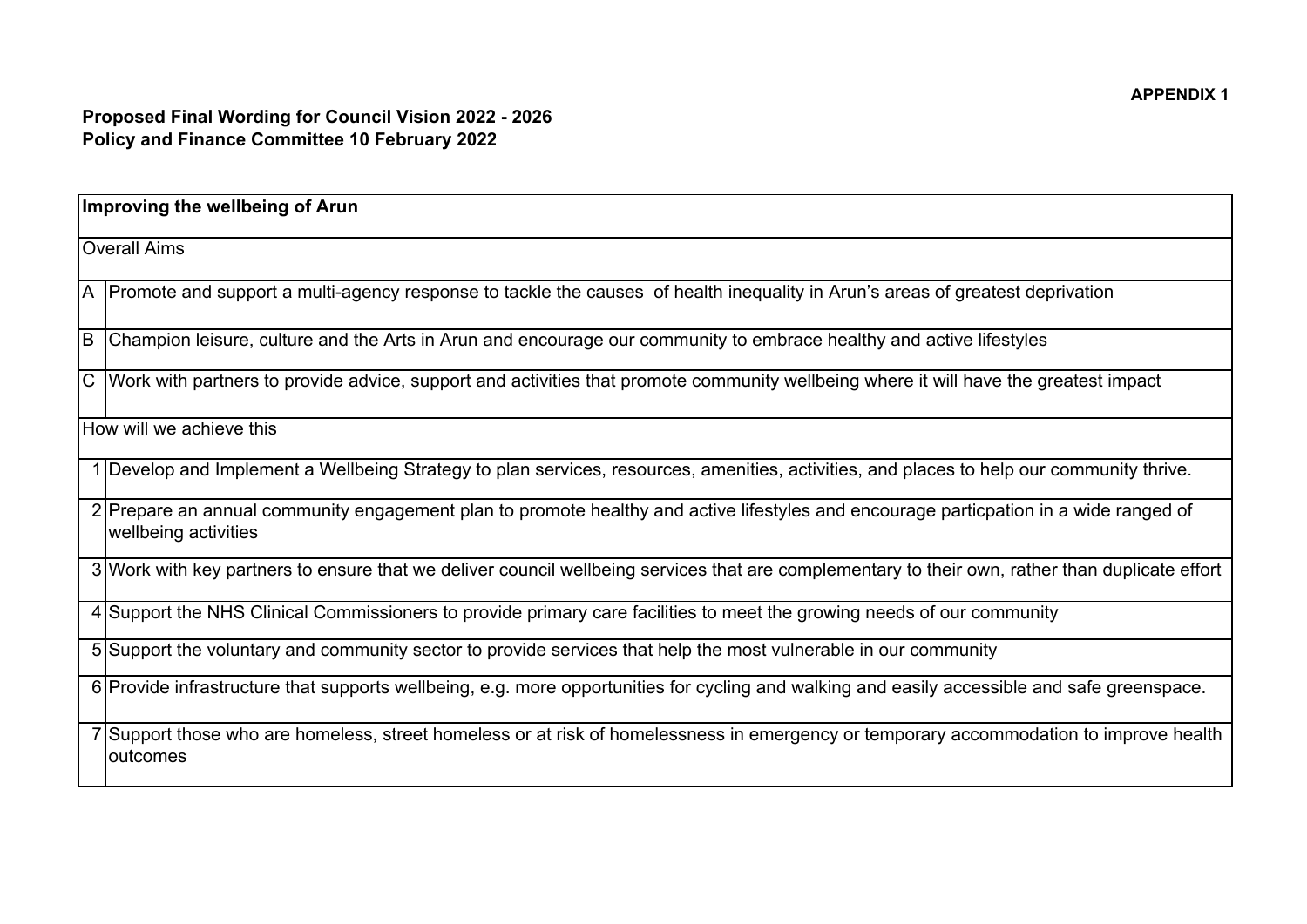**Delivering the right homes in the right places** 

Overall Aims

A Provide a mixed housing economy within the district for all, regardless of age or circumstances, where different types of homes are available, and people can choose to rent or buy.

B Maximise opportunitites to improve the energy efficiency of homes in the District.

C |Support those in our community that need help, providing a safety net where necessary and working with people and organisations to meet different needs

How will we achieve this

1 Support households with complex needs to secure suitable accommodation

2 Maximise the delivery of affordable housing including utilising the council's own resources and commercial expertise

3 Improve the energy efficiency of homes across all tenures

4 Use our expertise to influence the local housing market, working with the right partners from all sectors, to develop the housing and infrastructure that we need

5 Use the planning system to create great new places and improve our existing places, where new homes meet the needs of current and future generations

6 Ensure the existing housing stock in the district (Private Sector and Council owned) is maintained to a high standard

7 Continue to bring empty homes back into use for the benefit of the community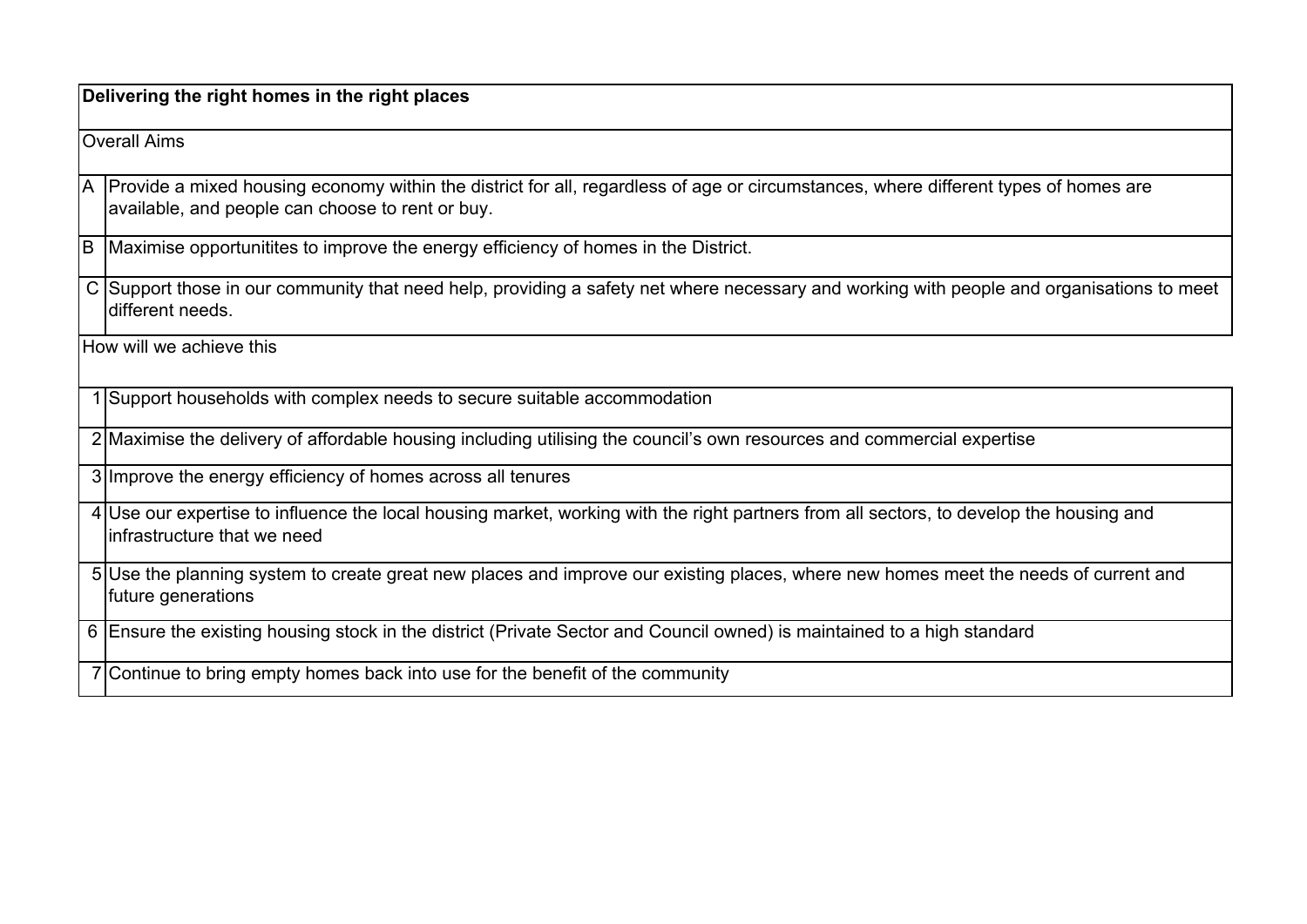**Supporting our environment to support us**

Overall Aims

A To consider climate change, sustainability, biodiversity and the environment in everything the Council is responsible for and encourage its community and local businesess to do the same

B Protect and enhance our natural environment.

C Regularly review progress toward Arun's Carbon Neutral Strategy (2022-30) as set out in the annual Climate Action and Biodiversity Work Plan

D Make low carbon transport including walking, cycling, travel by public transport and electric vehicle easy, convenient and pleasant and a fundamental part of our placemaking

How will we achieve this

- 1 |Develop and implement the Carbon Neutral Strategy and Climate Change and Biodiversity Strategies for the Council and for the wider district through Planning Policy
- 2 |Review the Council's estate and seek to maximise the use of renewable or alternative energy generation, including the installation Electric Vehicle charging Points

3 Engage and incentivise business to commit to working practices which minimise their impact on the environment

4 Support information campaigns that promote carbon reduction and funding opportunities

5 Working with our community improve waste reduction and recycling to meet future targets of 55% recycling by 2025 and 60% by 2030.

6 Ensure that climate change and sustainability is at the heart of all Council services

7 Support the Sussex Bay Project to restore marine, coastal and intertidal habitats to improve the biodiversity and carbon footprints of the district.